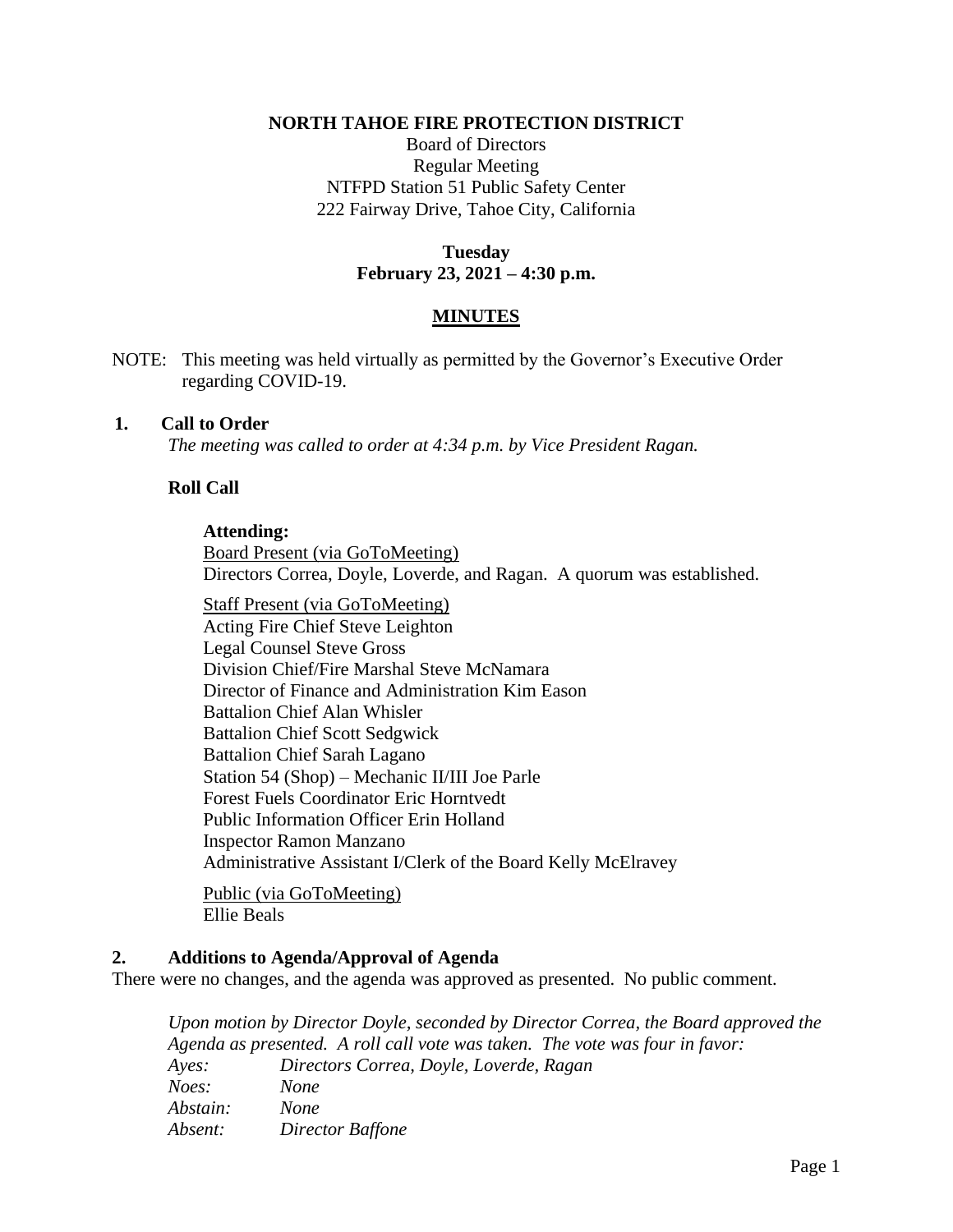# **3. Pledge of Allegiance**

**4. Public Comment** – There was none.

# **5. Approval of Minutes from the regular Board meeting held January 26, 2021.**

No changes or corrections were requested from the Board or the public.

Vice President Ragan asked and paused for public comment since there were 14 people on the virtual meeting. There was no public comment.

*Upon motion by Director Correa, seconded by Director Loverde, the Board approved the Minutes from the Regular Board meeting held January 26, 2021. A roll call vote was taken. The vote was four in favor: Ayes: Directors Correa, Doyle, Loverde, Ragan Noes: None Abstain: None Absent: Director Baffone*

# **6. Correspondence**

Vice President Ragan went over the thank you notes received since the last Board meeting. Acting Chief Leighton stated that it is important to recognize our staff and the great job that they do. He makes it a point to let them know how proud he is. Director Doyle also complimented the crew and backed that up with her comment that she is proud to be part of this community. Vice President Ragan asked for public comment, but there was none.

## **7. Finance Report**

- 7.1 Purchases Journal
- 7.2 Breakdown of CalCard purchases
- 7.3 Gross payroll totals
- 7.4 Account Detail Report

## **Administrative Report**

January remained busy for the Administrative Division. We continued working on the 2017/2018 Ground Emergency Medical Transportation (GEMT) audit and have provided all additional documentation that was requested. We are now waiting to hear back from the auditor to schedule our exit interview which is the final step in the audit. During January we also finalized the 2019/2020 audit that was presented at the Board meeting last month. The auditors, Chief Leighton, and Kim met with President Baffone and Director Doyle to discussed the audit in more detail and answer any additional questions that they had. As a reminder, there are still a few of our Form 700 filers that have not filed. Please get your forms completed by April 1, 2021 to avoid a penalty. This can be done online on the Placer County website [\(https://edisclosure.placerelections.com/\)](https://edisclosure.placerelections.com/).

There was a Q&A session between Board and staff. Vice President Ragan asked and paused for public comment on the virtual meeting. There was no public comment. Director Correa commented that the reports looked great.